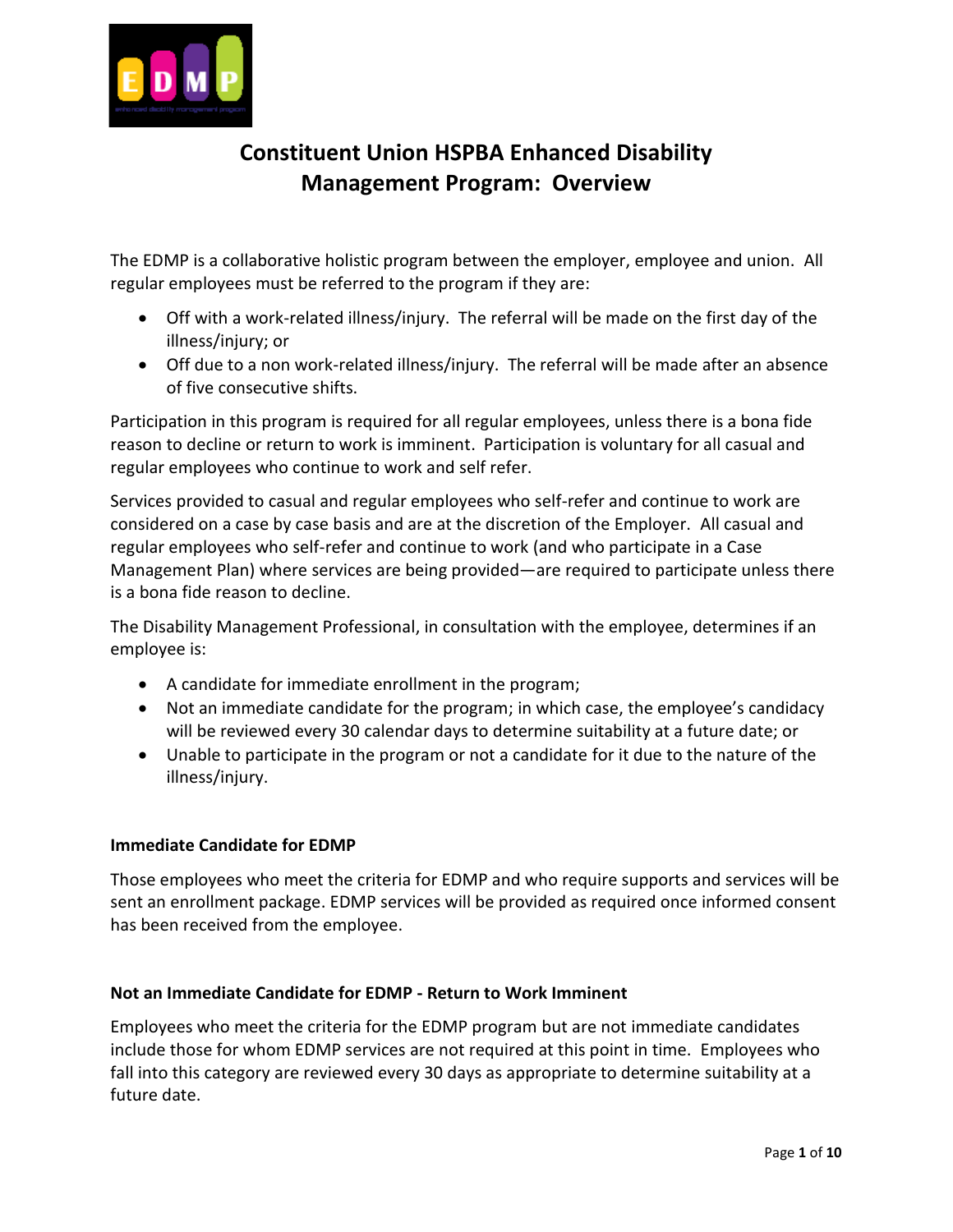

Employees who are "Return to Work Imminent" are those who will be returning to work within 30 calendar days from the date of disability. Employees who fall into this category include:

- Employees who will return to work without need for a GRTW or other Disability Management services;
- Employees who have an acute illness with an expected normal recovery, such as cold or flu; GI illness, norovirus;
- Employees who are participating in a GRTW type program (including Stay at Work, Modified Duties, etc.) in which the employee will be back to full duties within 30 days; and
- Employees who are unable to participate in the program or are not candidates for it due to the nature of their illness/injury.

An employee can be referred to EDMP services through a variety of avenues/methods and sources. They include but are not limited to self-referral or referral through ones' union, a coworker familiar with EDMP and its benefits, or a manager. (Such notification/input/referral may occur even without identification through the Payroll Report, or if the manager notices an employee's struggles at work.) Other referrals can come from:

- Workplace Health Call Centre (WHCC);
- The provincial occupational incident reporting centre, in which case the WHCC notifies the Health Authority as per routing procedures established;
- Absence Report Line;
- Payroll Reports, which automatically identify employees on sick leave for more than five consecutive shifts (*these employees are required to participate in the EDMP program*);
- Attendance Enhancement / Management / Wellness Programs; and
- Other HR Programs.

# **Enrolment Notification Guidelines**

If the Employee meets the eligibility criteria and chooses to participate in EDMP, then the Employee must be sent the EDMP Enrolment package.

The Enrolment package must include:

- 1. Confidentiality Policy
- 2. Authorization Form
- 3. Cover Letter to Employee
- 4. What Employees Need to Know

If additional medical information is required to determine return to work or other case management strategies, the following can be included in the enrolment package to the employee or can be sent separately at a later date, depending on need:

- 1. Letter to Physician (must be sent if OFA is sent)
- **2.** Occupational Fitness Assessment (OFA) form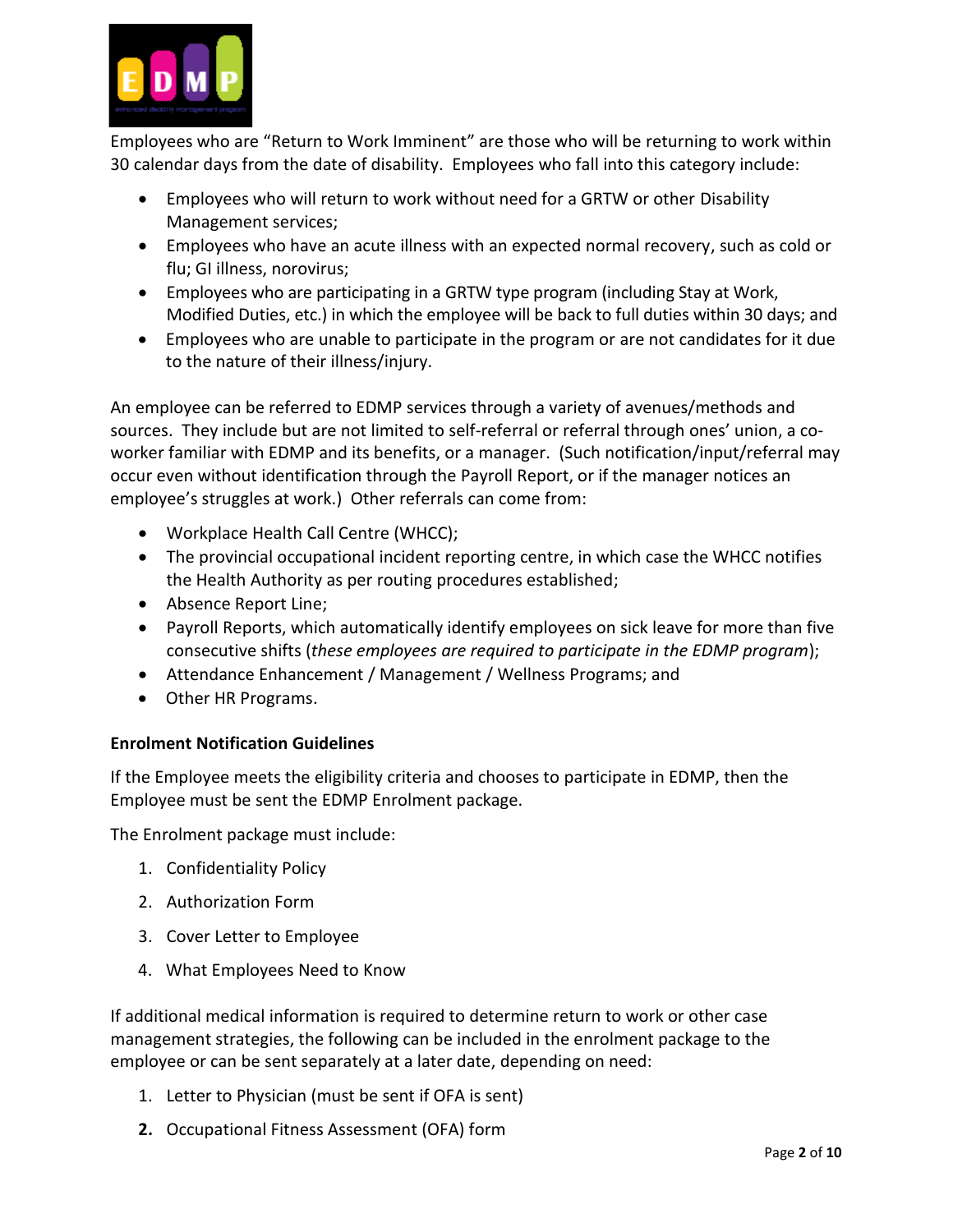

## **Enhanced Disability Management**

If, or, when a participating EDMP employee is being referred to HBT, the employee must complete the EDMP HBT authorization. Employees are to complete all forms and return them to the Disability Management Professional (DMP) as soon as possible in order to ensure that timely case management can occur.

Names of all employees participating in the EDMP will be added to the Triage Report, which is provided to the EDMP representatives weekly. EDMP representatives will be notified of the names of HSPBA employees who refuse to participate in the program. Employees engaged in treatment or rehabilitation, who have normal expected recovery times, and require no services from the program will be monitored and reviewed.

If a labour relations issue impedes a successful return to work, the DMP will meet with the employee and the union representative to investigate and determine next steps. This conversation continues from the initial discussion and builds on the foundation of the relationship between the employee and the EDMP team. In the vast majority of cases, employees referred to the EDMP representative under the non-participation language will spend most of their time posing specific questions about the program.

The role of the EDMP representative is to provide the employee with enough information to make an informed decision. The goal of this conversation, for the EDMP rep, is to commit to answering all questions the employee may have. After the initial conversation, the EDMP rep may need to follow-up with the employee. The EDMP rep could answer some questions the employee may have by re-iterating the goals of EDMP.

## **Goals of the EDMP**

- Provide early, appropriate and on-going support so that ill or injured employees maintain their connection with the workplace and return to work in a safe and timely manner;
- Provide support to employees who are struggling at work when participation in this program could reasonably prevent the employee from being off work;
- Provide appropriate, caring, professional case management of the ill/injured employee's medical, personal, workplace and vocational issues to facilitate a timely return to work;
- Promote a safe, accessible and healthy workplace;
- Encourage health promotion and employee wellness; and
- Reduce the cost of sick, long term disability (LTD) and Workers' Compensation Board (WCB) leaves.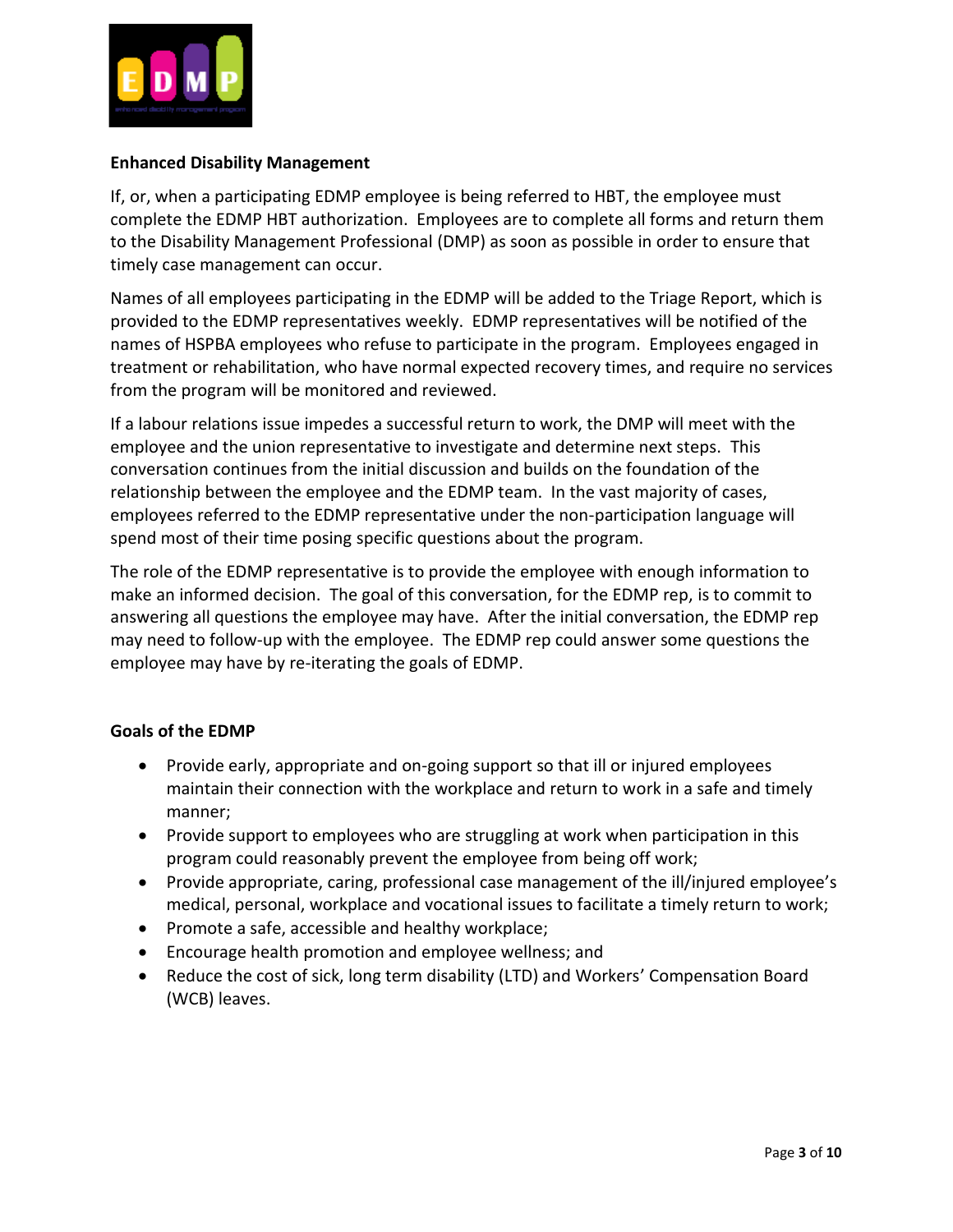

#### **Developing a Case Management Plan**

The Disability Management Professional (DMP) will develop a Case Management Plan (CMP) for all employees participating in the program. It is a holistic plan that provides a point-in-time summary of milestones and expected outcomes with the goal of facilitating a timely and safe return to work. The CMP will include claim status, limitations, restrictions and barriers to return to work efficiently.

## **Hierarchy of Return to Work Options**

- 1. Return to own job
- 2. Return to own job with modifications
- 3. Return to alternate vacant job that is posted, with or without modifications
- 4. Return to alternate job that is not posted, with or without modifications
- 5. Return to alternate job with retraining, with or without modifications
- 6. Finding other alternate work that could accommodate employee
- 7. Exercising seniority

In the case of a straight forward CMP, the union representative will be notified of the need for a GRTW and may discuss the plan with the employee. If a GRTW takes place, the union rep will attempt to participate either in person or via teleconference. The union representative will be copied on the final plan, which will include the employee contact information.

#### **A Straightforward Case Management Plan**

- 1. Anticipates a RTW in a previously held position that may or may not include a GRTW;
- 2. Has a GRTW duration of less than six weeks;
- 3. Has clearance from the appropriate medical professional;
- 4. Has seen no change in the employee's FTE;
- 5. Has not identified any workplace or HR/LR issues that would impede a RTW;
- 6. Has not had concerns raised by the employee requiring intervention by a union representative when the GRTW is determined; and
- 7. Has been signed off by the employee (informed consent, i.e. an expression of agreement by the employee, is sufficient).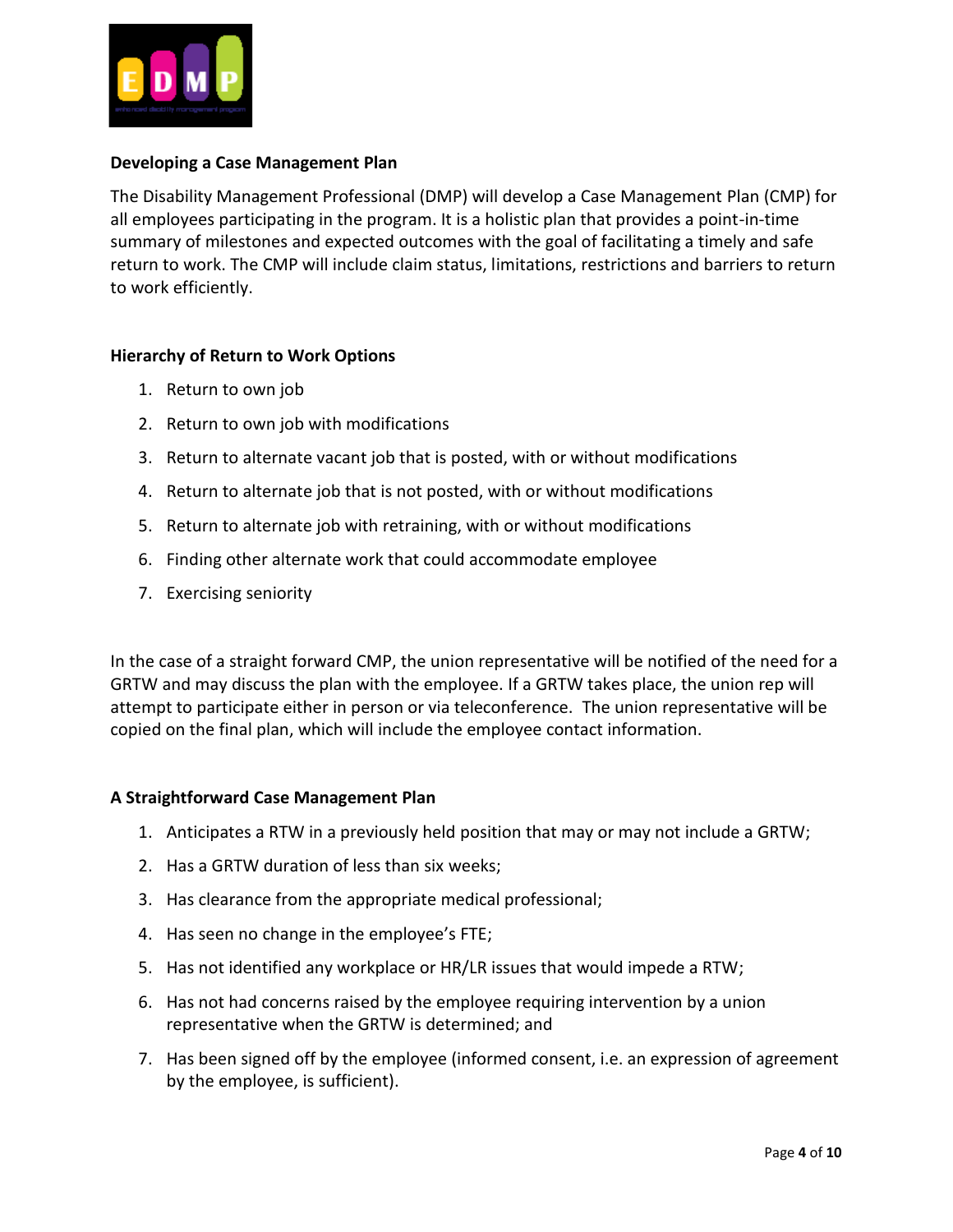

## **Complex Case Management Plan**

In the case of a complex CMP, the union representative, the employee and the DMP will meet to develop and/or revise the CMP. (The union representative does not provide medical case management.) In the event that more than one medical professional is involved, they will be consulted on their expertise. They may be a part of the planning and implementation stage.

The CMP will document what is required for clearance prior to a return to work.

A Complex CMP is one that does not meet the straightforward definition and may include one or more of the following elements:

- 1. Has a GRTW duration of more than six weeks;
- 2. Requires a temporary accommodation/transitional work for an illness/injury with a lengthy recovery time;
- 3. Has identified the need for vocational training;
- 4. Has a component of workplace and/or HR/LR issues;
- 5. Has issues related to a claim for LTD, ICBC, or WSBC benefits;
- 6. Involves a report to a professional association; or
- 7. Requires permanent accommodation.

At any point during the employee's recovery, the plan can change from straightforward to complex. Some reasons that this plan may need to switch accordingly:

- Workplace issues have been identified;
- Employee has concerns and has requested additional union involvement (i.e. a break in the collective agreement); and
- Employee is unable to return to his or her previously held position upon completion of the GRTW.

If the employee is concerned about confidentiality, it might help to outline some highlights of the policy, such as:

Confidentiality is a guiding principle in the Collective Agreement and a corner stone of the EDMP. The Memorandum of Understanding (MOU) for the EDMP contains the following provisions with respect to confidentiality and privacy.

#### *Employees must provide:*

 Sufficient personal information, including medical information, to allow the EDMP to be delivered effectively; and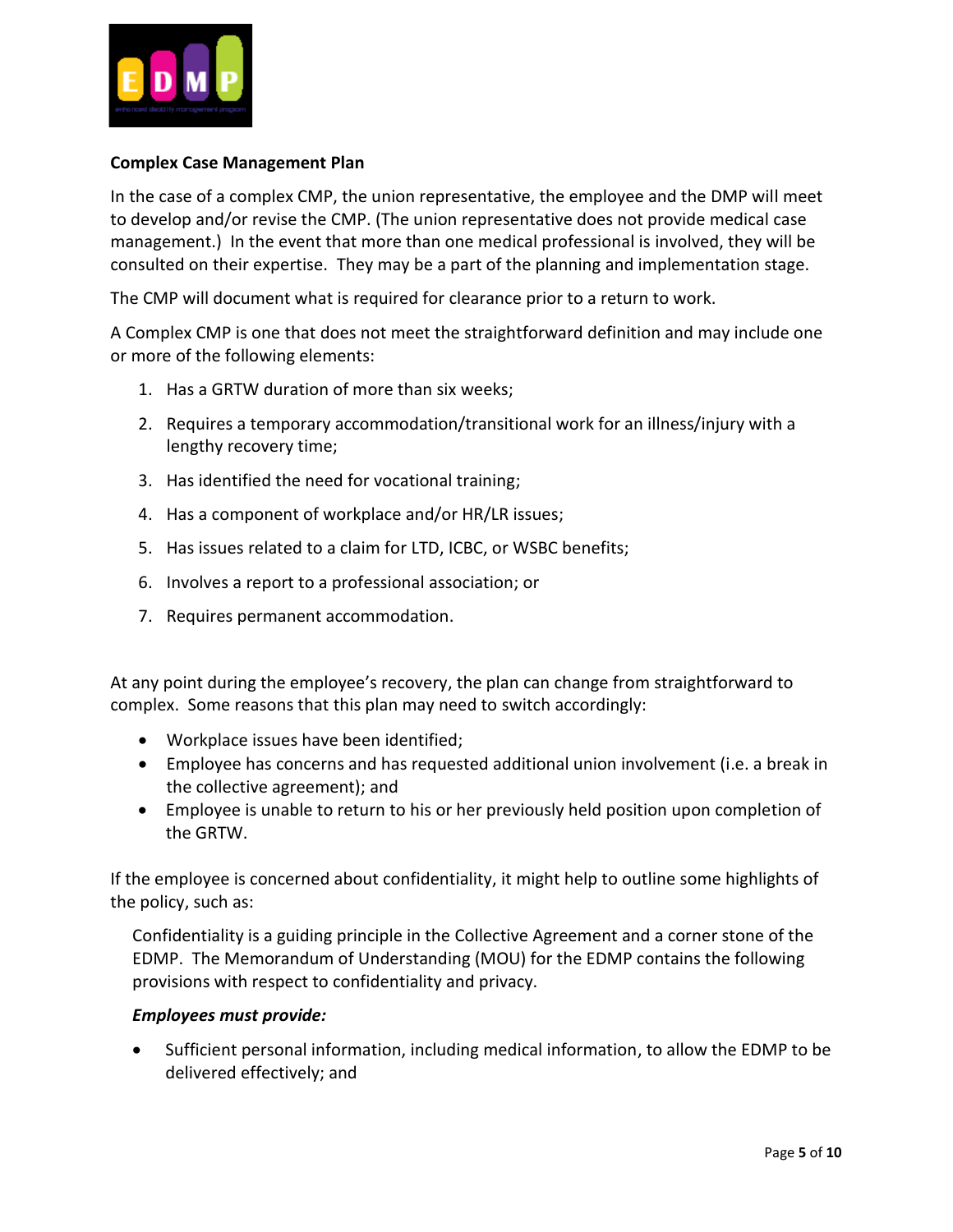

 The personal information requested must be relevant and necessary with regard to return to work. Generally, more personal information will be required as the Case Management Plan ("CMP") becomes more complex.

## *Personal information is collected under the EDMP for the purposes of:*

- Determining eligibility for the program;
- Identifying and addressing barriers, restrictions or limitations to staying at or returning to work;
- Providing services to facilitate staying at work or the earliest possible return to work;
- Planning and facilitating recovery at work;
- Planning and facilitating return to work, either in an employee's own job or in an alternate job;
- Determining eligibility for and paying benefits; or
- Permitting collaboration among the parties and third-party benefit providers regarding these purposes.

Personal information can also be collected for other purposes permitted or required by law, such as personal information that is collected anonymously for statistical reporting that may be permitted or required by law. When collected personal information is to be used or disclosed for a purpose not previously identified, the new purpose must be identified. Unless the new purpose is permitted or required by law, consent is required before the data can be used or disclosed for that purpose.

## **Your Return To Work**

The EDMP understands that returning to work healthy is important. It is thus important to emphasize the following:

- When you are returning to work, the team will address any barriers, restrictions and limitations as described by your rehab team (G.P. specialist, etc.);
- During your return, every attempt will be made for you to return as supernumerary. You will be expected to follow your GRTW, and not take on tasks you are not ready for;
- EDMP is about understanding an employee's barriers, limitations or restrictions to returning to work. The purpose is to work with you and develop an action plan that addresses your return to work in a safe and efficient manner.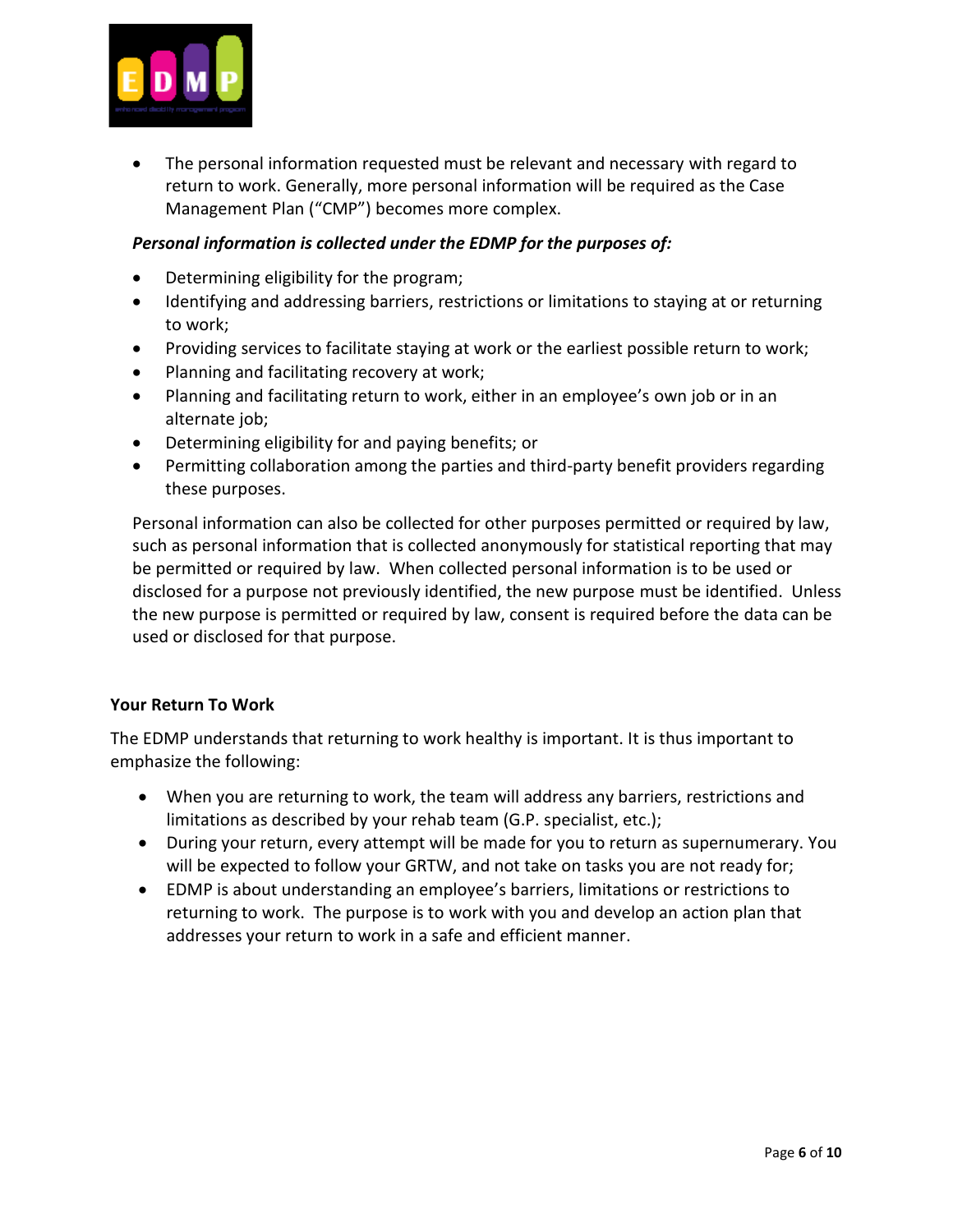

## **Your Treatment Plan**

Participating in the development of your treatment plan will assist in your recovery from injury and/or illness. The purpose of the treatment plan is to ensure support around your medical issue so that you may return to the workplace in a timely manner. Throughout your recovery, you may be working with several treating practitioners, i.e. your family physician, physiotherapist, chiropractor, social worker, counselor, and/or specialist. It is important to ask enough questions so that you understand what is going on, and the options associated with recommended treatments.

*Some helpful tips:*

- Discuss the various options of continuing to work in a modified capacity during your recovery;
- Gather information about activities that you should or should not be doing to assist with recovery;
- Advise your practitioner that your employer requires documentation that outlines your functional limitations and any restrictions/barriers you may have when initially returning to work;
- Inform your practitioner of your job duties and possible modifications to your work that would assist and support you in an early safe return to work;
- If your DMP provides you with a medical form for your treating practitioner to complete, make sure that all areas have enough information for the DMP to assist in developing a case management plan for you;
- Attend all scheduled appointments;
- Make sure your treatment provider receives updates on the progression of activities associated with the tasks of daily living;
- Be willing to fully participate in treatment sessions;
- Ask questions about the treatment being provided, and make sure you understand the progression of treatment;
- If treatment is not progressing as expected, inquire about additional or alternative treatment modalities and options;
- Communicate with your DMP or union rep with any questions, concerns, etc.;
- Provide updates to your DMP on an ongoing basis to ensure the development of an appropriate Case Management Plan;
- Share medical documentation with your DMP to facilitate an early safe return to work plan when appropriate, including: nature of the illness/injury, functional limitations and/or restrictions and prognosis for return to work; and
- Identify any barriers that may interfere with your ability to return to work. These could include medical, personal, workplace or vocational barriers. Have the discussion with your DMP or EDMP representative, and they will work with you on your plan.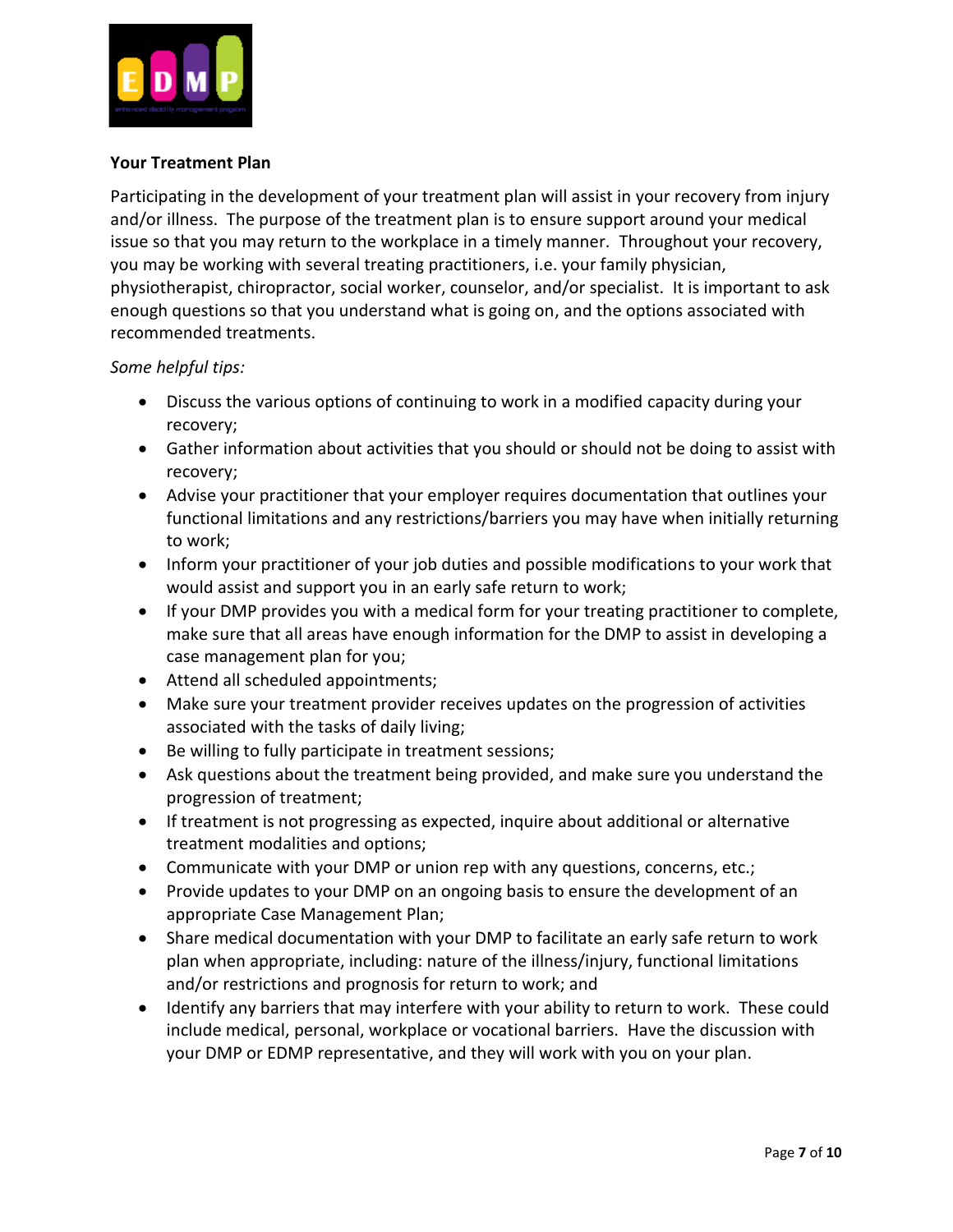

## **Developing Your Plan**

In developing your treatment and GRTW plans, the EDMP will address your current functional status, medical limitations and restrictions, and the prognosis/duration of your illness or injury. It will also provide recommendations for your progression and symptom management.

# **Gradual Return to Work**

The GRTW is an individualized plan put into practice once the employee is able to return to the work site. The GRTW plan, which is discussed with the employee and the EDMP union rep prior to the return to work, is individually customized and identifies the job duties, type, and length of shift for the employee over a period of time. The goal is for the employee to work his or her way up to full pre-EDMP hours. Some facts about GRTW:

- The GRTW plan is communicated with the stakeholders (individual, health care provider, manager/designate, insurer and union);
- The plan is flexible and based on objective medical information that meets the needs of the employee;
- The plan does NOT include any shifts on statutory holidays;
- The employee and/or manager/designate is aware of who to call and what to do if things are not progressing; and
- The employee is monitored for 30 days after the GRTW. If all goes well, the EDMP file will be closed.

## **Some questions the DMP/Union can assist in addressing prior to your return to work:**

- Review the plan: are you following it, and taking breaks?
- Do you require more treatment?
- Do you need onsite job coaching?
- Do you need a review of the process of how to ask for help?
- Do you need a review of the discussion regarding how to discuss/not discuss your disability?
- Do you need time for education on further disability prevention?
- The plan includes micro-breaks for symptom management. Do you understand the purpose of these breaks and, if so, when will you take them?
- Have you ensured that your plan does not overlap with pre-planned vacation time?
- Have you been mindful in considering any "extra issues" that may crop up?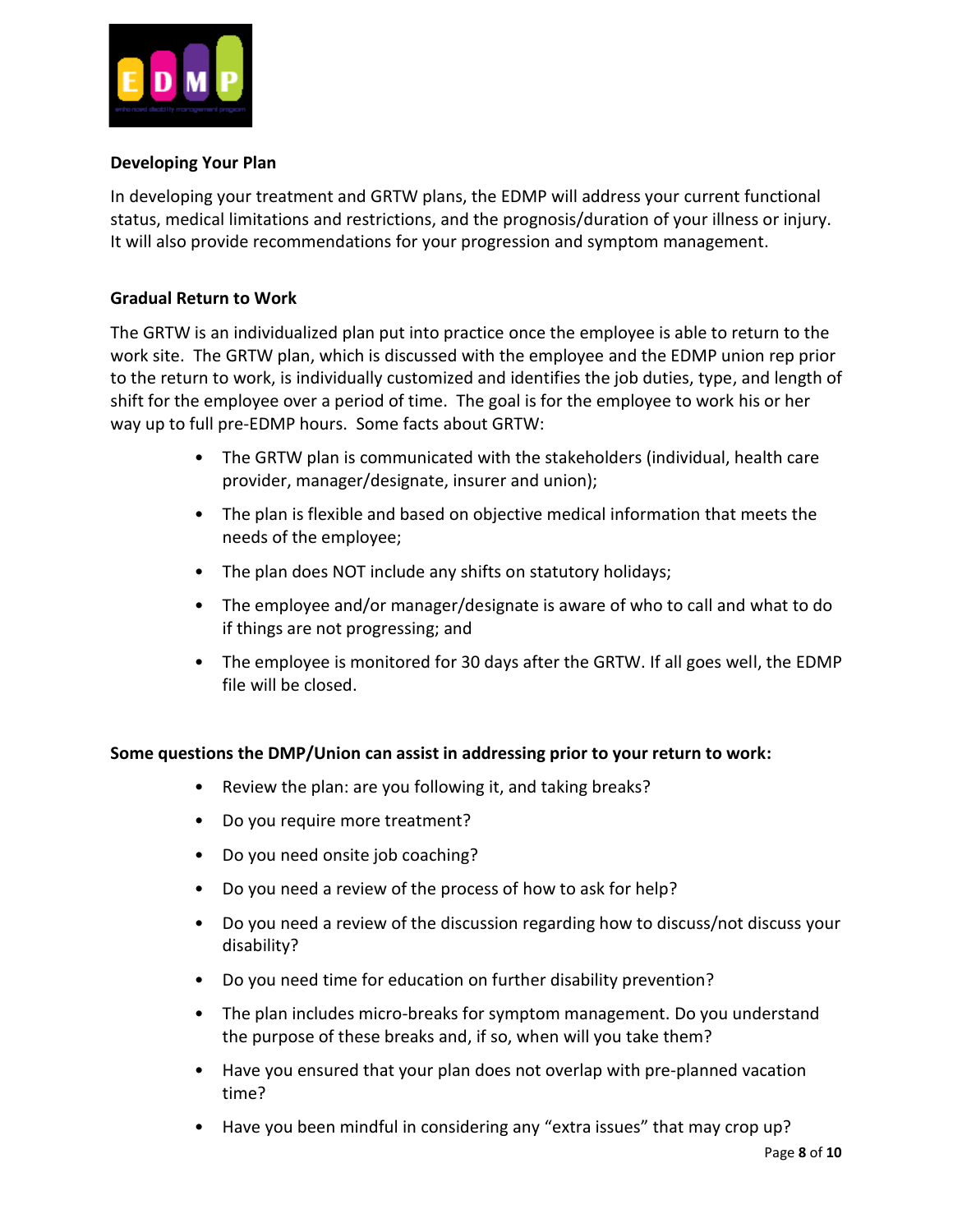

# **Offering Modified Duties**

Work accommodations can assist employees in the recovery process while also ensuring their continued productivity at work. Offering opportunities to work despite disability is also a legal requirement under human rights legislation.

Managers can assist by identifying opportunities to recover at work that are meaningful, productive, and respectful of the employee's skills, classification and abilities.

## **Identifying Appropriate Modified Duties**

Consider the kinds of work that may be available as modified duties. For example, depending on the nature of your illness/injury, you might consider work that can be less physically demanding as well as work that can be less cognitively demanding. The work can be tasks that are part of the regular job description ("other related duties") or those that are short-term projects that can be paced.

# **Physically Less Demanding Work**

Lighter tasks generally are those that require less weight bearing (standing or walking) and involve lifting, pushing, pulling or carrying force or weight of less than 20 pounds.

Moderate tasks are those that require lifting, pushing, pulling, or carrying of weights and forces between 20 and 50 pounds. Patient transfers for moderately independent patients/residents or clients fall within this level.

## **Cognitively Less Demanding Work**

Employees on the GRTW plan can still be productive in the workplace while performing tasks that are:

- Self paced and structured;
- Located in a quiet environment with fewer distractions;
- Routine in nature;
- Less likely to expose one to confrontational situations and interpersonal conflict; and
- Likely to require less concentration, attention to detail or performance pressure.

## **Other Related Duties, Project Work**

Think of activities that may not be part of the regular work routine but are still part of the job duties. These may be quality assurance or safety tasks such as reviewing safe work procedures, inventory or chart audits. Also consider necessary projects for which the employee is qualified that are meaningful, productive and value added. These may include activities associated with new work initiatives or research opportunities, i.e. setting up a learning module for new practice directives, or file audits.